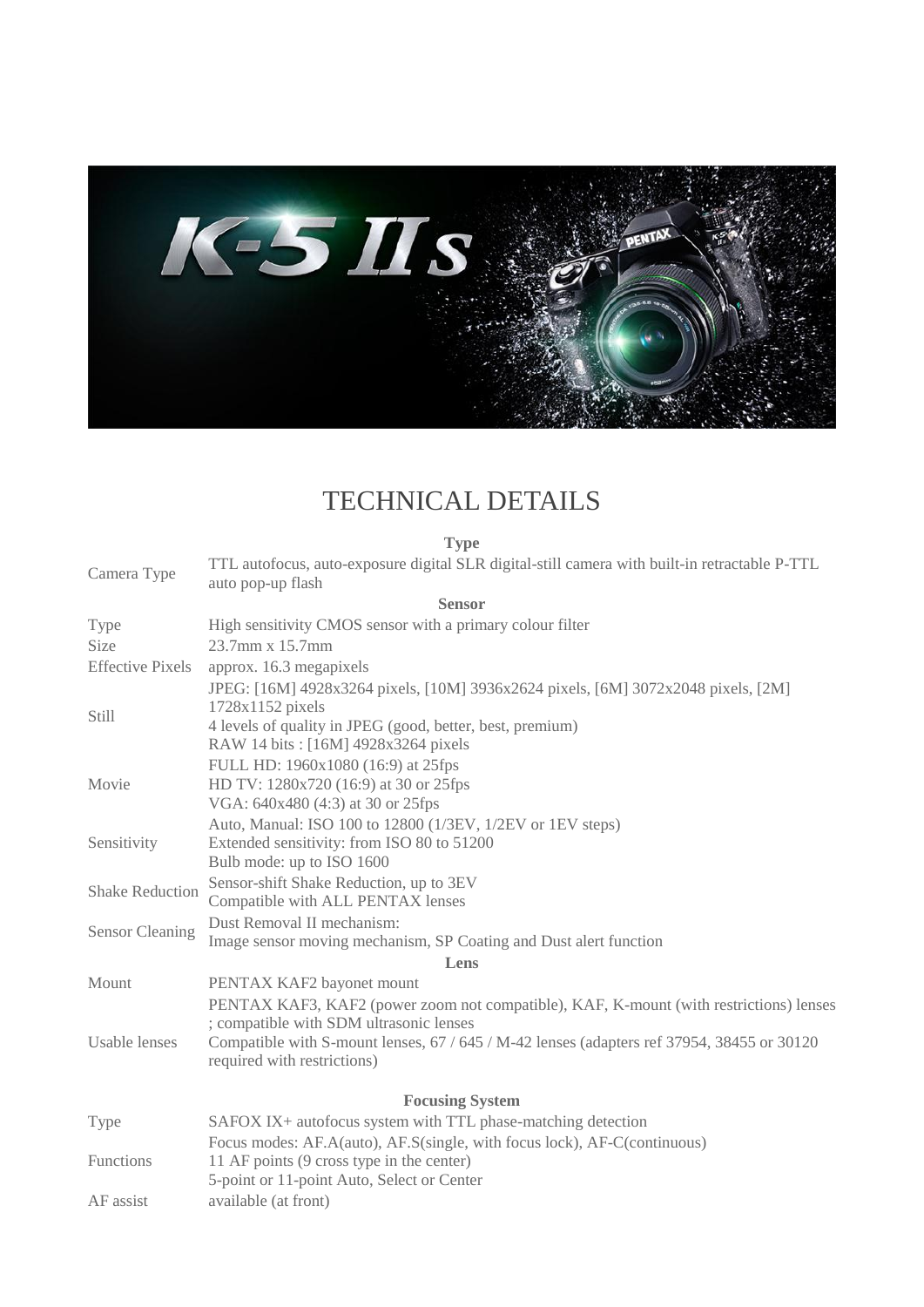|                       | <b>Viewfinder</b>                                                                                                                                                                                                                                                                                                                              |
|-----------------------|------------------------------------------------------------------------------------------------------------------------------------------------------------------------------------------------------------------------------------------------------------------------------------------------------------------------------------------------|
| Type                  | Penta-prism                                                                                                                                                                                                                                                                                                                                    |
| Field of View         | арргох. 100%                                                                                                                                                                                                                                                                                                                                   |
| Magnification         | approx. 0.92x (with FA 50mm F1.4 lens, at infinity)                                                                                                                                                                                                                                                                                            |
| Focusing screen       | Natural Bright Matte III focusing screen, exchangeable                                                                                                                                                                                                                                                                                         |
| Diopter<br>adjustment | approx. $-2.5 - +1.5m-1$                                                                                                                                                                                                                                                                                                                       |
|                       | <b>Screen</b>                                                                                                                                                                                                                                                                                                                                  |
|                       | 3" (7.62cm) TFT colour LCD monitor with AR coating                                                                                                                                                                                                                                                                                             |
| Type                  | Adjustable brightness and colours, Air-gapless glass                                                                                                                                                                                                                                                                                           |
|                       | Scratch resistant protective glass with AR coating                                                                                                                                                                                                                                                                                             |
|                       | $170^{\circ}$ wide-angle viewing, horizontally and vertically                                                                                                                                                                                                                                                                                  |
| Resolution            | Approx. 921 000 dots                                                                                                                                                                                                                                                                                                                           |
| Playback              | Single image or index view (up to 81 images), Image Comparison, Magnification (up to 32x,<br>scroll and quick magnification available), Rotation, Calendar view, Folder view, Histogram (Y<br>histogram, RGB histogram), Slideshow, Bright/Dark area warning, Resize, Cropping,<br>Copyright and detailed Exif information display<br>Liveview |
|                       | Field of view: Approx. 100%                                                                                                                                                                                                                                                                                                                    |
| LiveView              | Enlargement: In AF mode: 2x, 4x, 6x, in Manual mode: 2x, 4x, 6x, 8x, 10x                                                                                                                                                                                                                                                                       |
|                       | Autofocus: Contrast detection, Face detection, phase difference detection                                                                                                                                                                                                                                                                      |
|                       | Options: Grid pattern, histogram display, bright/dark area warning                                                                                                                                                                                                                                                                             |
|                       | <b>Shutter</b><br>Electronically controlled vertical-run focal plane shutter                                                                                                                                                                                                                                                                   |
| Type                  | Auto and Manual: 1/8000 - 30 sec. + Bulb<br>$(1/3 \text{ or } 1/2 \text{ EV steps})$                                                                                                                                                                                                                                                           |
| Speed                 | Continuous shooting: Max. approx. 7.0 fps, JPEG (16M: $\star \star \star$ at Continuous Hi):<br>up to approx. 30 frames, RAW: up to approx. 20 frames*at ISO100                                                                                                                                                                                |
|                       | Max. approx. 1.6 fps, JPEG (16M: $\star \star \star$ at Continuous Lo): until SD Memory<br>Card is full, RAW: up to approx. 40 frames                                                                                                                                                                                                          |
|                       | Custom Image: Bright, Natural, Portrait, Landscape, Vibrant, Muted, Reversal<br>Film, Monochrome, Bleach Bypass                                                                                                                                                                                                                                |
| $X-$                  | Hot-shoe flash, 1/180 sec, high speed, P-TTL flash sync available with dedicated wireless                                                                                                                                                                                                                                                      |
|                       | Synchronization system, with dedicated flash<br><b>Exposure system</b>                                                                                                                                                                                                                                                                         |
|                       | Metering system: TTL open-aperture 77-segment metering                                                                                                                                                                                                                                                                                         |
| Metering              | Metering mode: Multi-segment, center-weighted or spot metering                                                                                                                                                                                                                                                                                 |
|                       | Green, Program (P), Sensitivity-Priority (Sv), Shutter-Priority (Tv), Aperture-<br>Exposure Modes Priority (Av), Shutter and Aperture Priority (TAv), Metered Manual (M), Bulb, X,<br>User, Video                                                                                                                                              |
| Metering Range        | EV-3 to EV 18 (at Standard ISO 100/at normal temperature)                                                                                                                                                                                                                                                                                      |
| Auto Exposure         | Assignable to AF/AE-L button through the menu                                                                                                                                                                                                                                                                                                  |
| Lock<br>Compensation  | $\pm$ 5EV (selectable EV steps: 1/3 or 1/2 steps)                                                                                                                                                                                                                                                                                              |
|                       | <b>Flash</b>                                                                                                                                                                                                                                                                                                                                   |
| Type<br>Guide Number  | Built-in retractable P-TTL auto pop-up flash<br>approx 13 (ISO 100/m)                                                                                                                                                                                                                                                                          |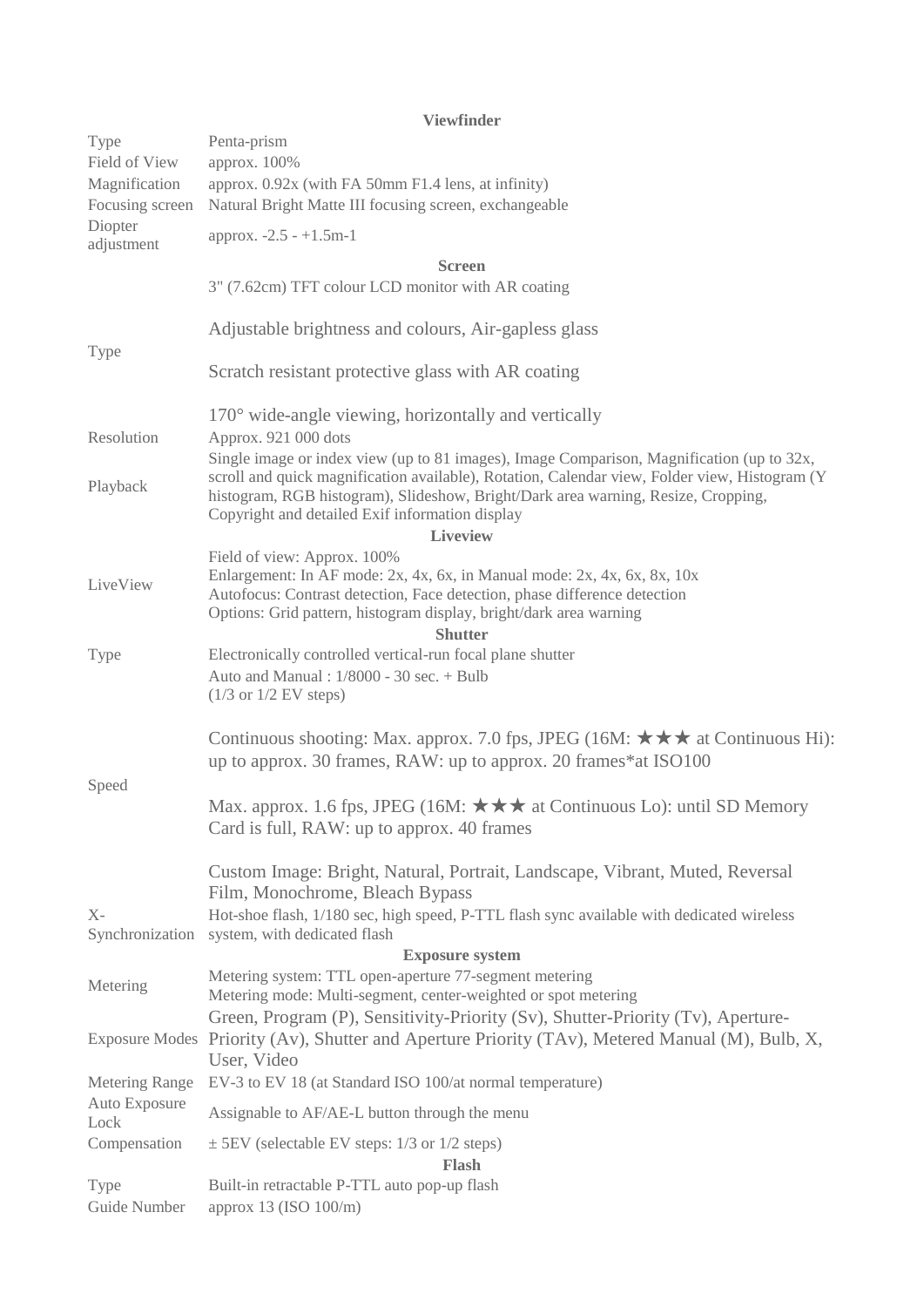| Modes                      | Auto, manual (on/off), red eye reduction, slow-speed sync, rear curtain sync, high-speed sync<br>and wireless sync with PENTAX dedicated external flash<br>Synchronization: 1/180 sec., high speed, P-TTL, wireless                                                                                                                                  |  |
|----------------------------|------------------------------------------------------------------------------------------------------------------------------------------------------------------------------------------------------------------------------------------------------------------------------------------------------------------------------------------------------|--|
| Angle of View<br>Coverage  | Wide-angle lens, equivalent to 28mm in 35mm format                                                                                                                                                                                                                                                                                                   |  |
| Exposure<br>Compensation   | from $-2$ EV to $+1$ EV (1/3EV steps)                                                                                                                                                                                                                                                                                                                |  |
| <b>Exposure Parameters</b> |                                                                                                                                                                                                                                                                                                                                                      |  |
| Modes                      | One shot, Self-timer (2 or 12 sec), Continuous shooting (Hi, Lo), Remote control $(0, 3 \text{ sec or})$<br>continuous), Super-Impose (up to 9 pictures), Interval up to 999 pictures, Exposure bracketing<br>$(2, 3 \text{ or } 5 \text{ frames},$ also available with self-timer and remote control), Mirror lock-up (w/ or w/o<br>remote control) |  |
| White Balance              | Auto, Daylight, Shade, Cloudy, Fluorescent light (D, N, W, L), Tungsten light, Flash, CTE,<br>Manual (configuration on monitor, colour temperature from 2 500 to 10 000K, 100K steps)                                                                                                                                                                |  |
| Digital Filter             | Toy Camera, Retro, High-contrast, Extract colour, Soft, Starburst, Fish-eye, Custom<br><b>Movie</b>                                                                                                                                                                                                                                                  |  |
|                            | FULL HD: 1960x1080 (16:9) at 25fps                                                                                                                                                                                                                                                                                                                   |  |
|                            | HDTV: 1280x720 (16:9) at 30 or 25fps                                                                                                                                                                                                                                                                                                                 |  |
| Recording                  | VGA: 640x480 (4:3) at 30 or 25fps                                                                                                                                                                                                                                                                                                                    |  |
|                            | 3 levels of quality (good, better, best)<br>Movie editing available                                                                                                                                                                                                                                                                                  |  |
| Editing                    | Movie processing: Custom Image (Bright, Natural, Portrait, Landscape, Vibrant,<br>Muted, Monochrome, Reversal Film, Bleach Bypass), Cross processing (Shuffle,<br>preset 1-3, favorite 1-3), Digital filters (Retro, Toy Camera, High-contrast, Extract<br>Colour, Colour)<br><b>Playback</b>                                                        |  |
|                            | In Playback mode: Toy Camera, Monochrome, Retro, Colour, High Contrast, Soft, Extract                                                                                                                                                                                                                                                                |  |
| Digital Filter             | Colour, Star Burst, Sketch, Water Colour, Fish-Eye, Pastel, Slim, Miniature, HDR,<br>Posterization, Base Parameter Adjustment, Custom Filter                                                                                                                                                                                                         |  |
|                            | <b>Storage</b>                                                                                                                                                                                                                                                                                                                                       |  |
| External                   | Compatible with SD and SDHC memory cards                                                                                                                                                                                                                                                                                                             |  |
|                            | Still images:                                                                                                                                                                                                                                                                                                                                        |  |
|                            | RAW 14 bits (PEF, DNG), JPEG (Exif 2.21), DCF 2.0                                                                                                                                                                                                                                                                                                    |  |
|                            | RAW and JPEG simultaneously recordable                                                                                                                                                                                                                                                                                                               |  |
|                            | JPEG:4 levels of quality (good, better, best, premium)<br>Color space: sRGB, Adobe RGB                                                                                                                                                                                                                                                               |  |
| <b>File Format</b>         |                                                                                                                                                                                                                                                                                                                                                      |  |
|                            | Movies:                                                                                                                                                                                                                                                                                                                                              |  |
|                            | AVI (Motion JPEG) with monaural sound                                                                                                                                                                                                                                                                                                                |  |
| File Name                  | Date (100 MMDD), PENTX (100PENTX)                                                                                                                                                                                                                                                                                                                    |  |
|                            | <b>Special Features</b>                                                                                                                                                                                                                                                                                                                              |  |
|                            | World Time: 75 cities (28 time zones)<br>$\bullet$                                                                                                                                                                                                                                                                                                   |  |
|                            | 40 custom functions and memory modes,<br>$\bullet$                                                                                                                                                                                                                                                                                                   |  |
|                            | USER mode (up to 5 settings),<br>$\bullet$                                                                                                                                                                                                                                                                                                           |  |
|                            | RAW/Fx button (One push RAW+, Exposure bracketing, Digital preview,<br>$\bullet$                                                                                                                                                                                                                                                                     |  |
| Features                   | Composition adjustment, Electronic level display, GPS),<br>AF button (Enable AF, Cancel AF),<br>$\bullet$                                                                                                                                                                                                                                            |  |
|                            | Dials customizable specifically to each exposure modes<br>$\bullet$                                                                                                                                                                                                                                                                                  |  |
|                            | RAW development<br>$\bullet$                                                                                                                                                                                                                                                                                                                         |  |
|                            | Copyright information<br>$\bullet$                                                                                                                                                                                                                                                                                                                   |  |
|                            | AF fine adjustment $(+/- 10$ steps, uniformal or individual adjustement)<br>۰                                                                                                                                                                                                                                                                        |  |